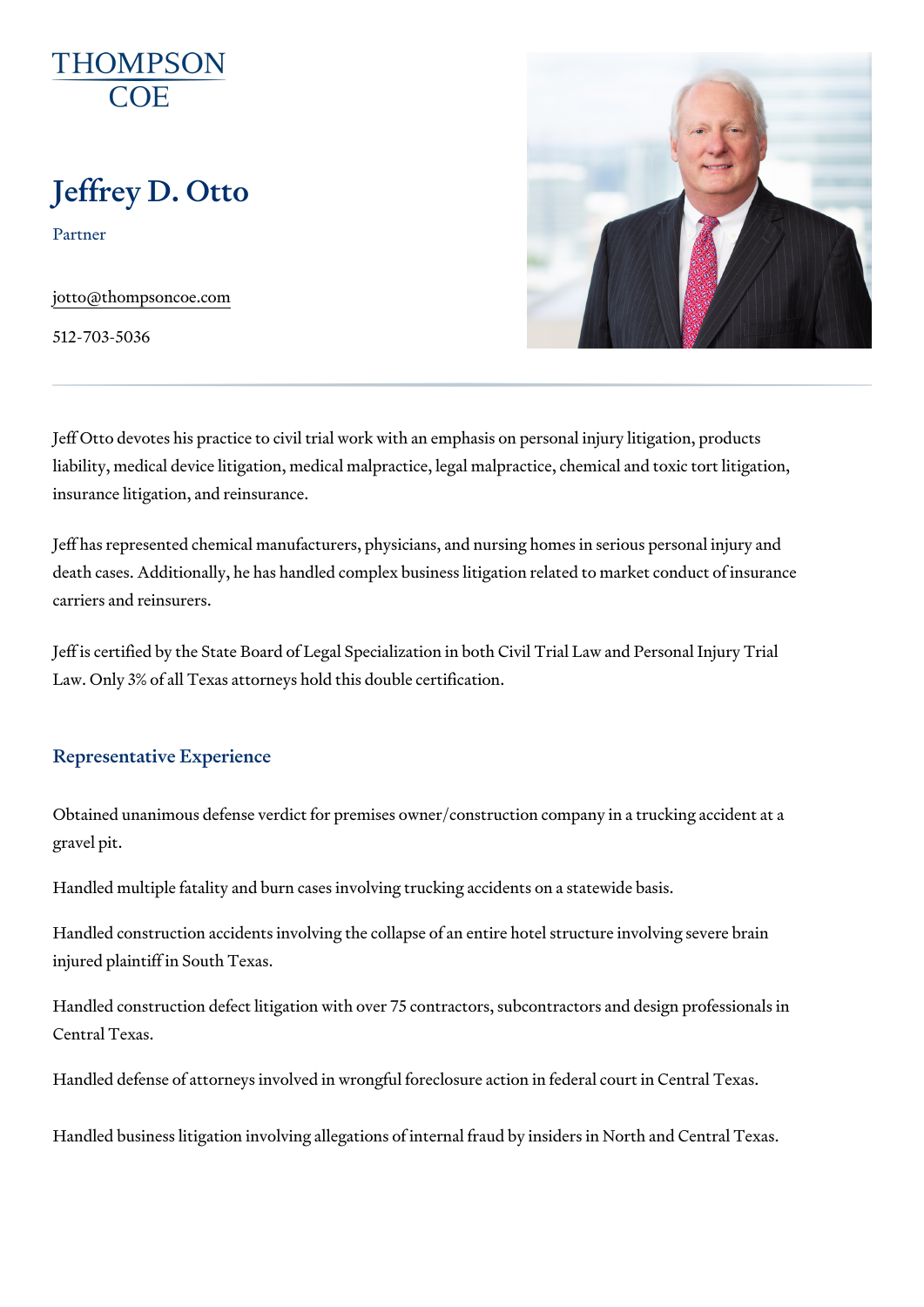Handled complex medical device litigation involving both off-label use alle manufacturing defect claims.

Handled complex reinsurance treaty claims in arbitration arising from rece admitted carrier.

Handled claims and suits involving toxic products alleged to have resulted

Handled premises liability claims against national retailer involving manuf manufacturer was Chinese and beyond reach of U.S. jurisdiction.

#### Awards & Recognition

THE BEST LAWYERS IN AMERICA Listed for Personal Injury Litigation-Defendants and Product Liability Litig 2008-2022

THE BEST LAWYERS IN AMERICA Lawyer of the Year list 2014, 2016, 2018-2019

TEXAS SUPER LAWYERS Listed for Personal Injury - General: Defense, Professional Liability: Defer 2003-2021

MARTINDALE-HUBBELL AV Peer Review Rated

STATE BOARD OF LEGAL SPECIALIZATION Board Certified in Civil Trial Law 1987

STATE BOARD OF LEGAL SPECIALIZATION Board Certified in Personal Injury Trial Law 1994

## Related Services

[Constru](https://www.thompsoncoe.com/people/jeffrey-d-otto/)ction

[General Liability/Catas](https://www.thompsoncoe.com/people/jeffrey-d-otto/)trophic Injury

[Health](https://www.thompsoncoe.com/people/jeffrey-d-otto/) Care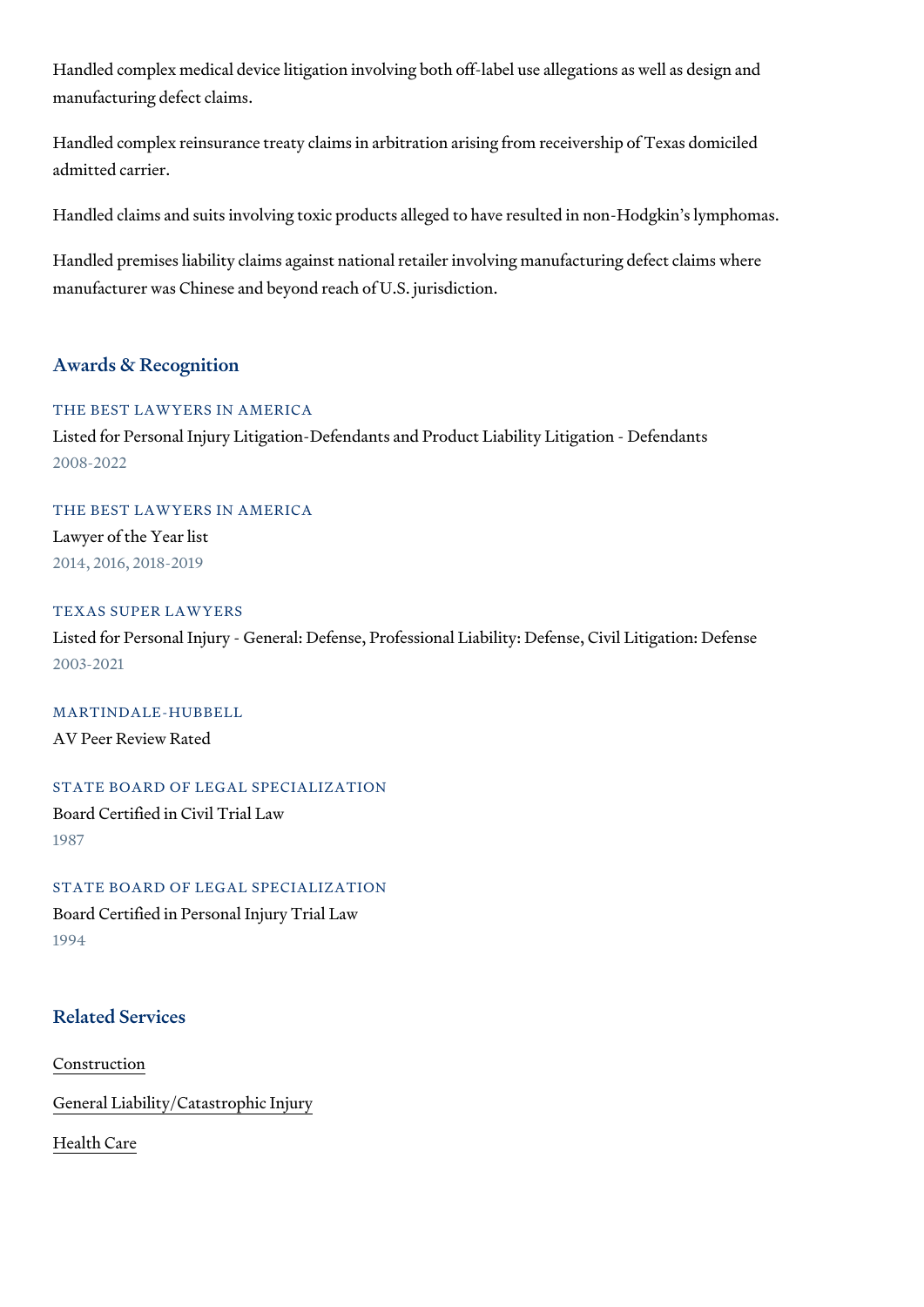#### [Products Liability &](https://www.thompsoncoe.com/people/jeffrey-d-otto/) Mass Torts

## [Professional](https://www.thompsoncoe.com/people/jeffrey-d-otto/) Liability

### Publications & Speaking Engagements

# [Texas Supreme Court Limits Evidenc](https://www.thompsoncoe.com/resources/publications/texas-supreme-court-limits-evidence-on-medical-expenses/)e on Medical Expenses Jul 5, 2011

After the Accident Now What? Fleet Safety Symposium at UT / Pickle Research Center

2010

Cross-Examination of Experts TADC/U.T. Construction Law Seminars 2007

Risk Transfer Agreements; The Express Negligence Rule; Ethyl Doctrine in Texas Association of Defense Counsel 2007

Cross-Examination of Experts TADC/U.T. Construction Law Seminars 2004

# Education, Admissions & Activities

# EDUCATION

Baylor University School of Law J.D., 1980

University of Texas at Austin B.B.A., 1977 Marketing and Finance

## BAR ADMISSIONS

Texas 1980

## COURT ADMISSIONS

United States District Court of Texas Northern, Southern, Eastern, Western